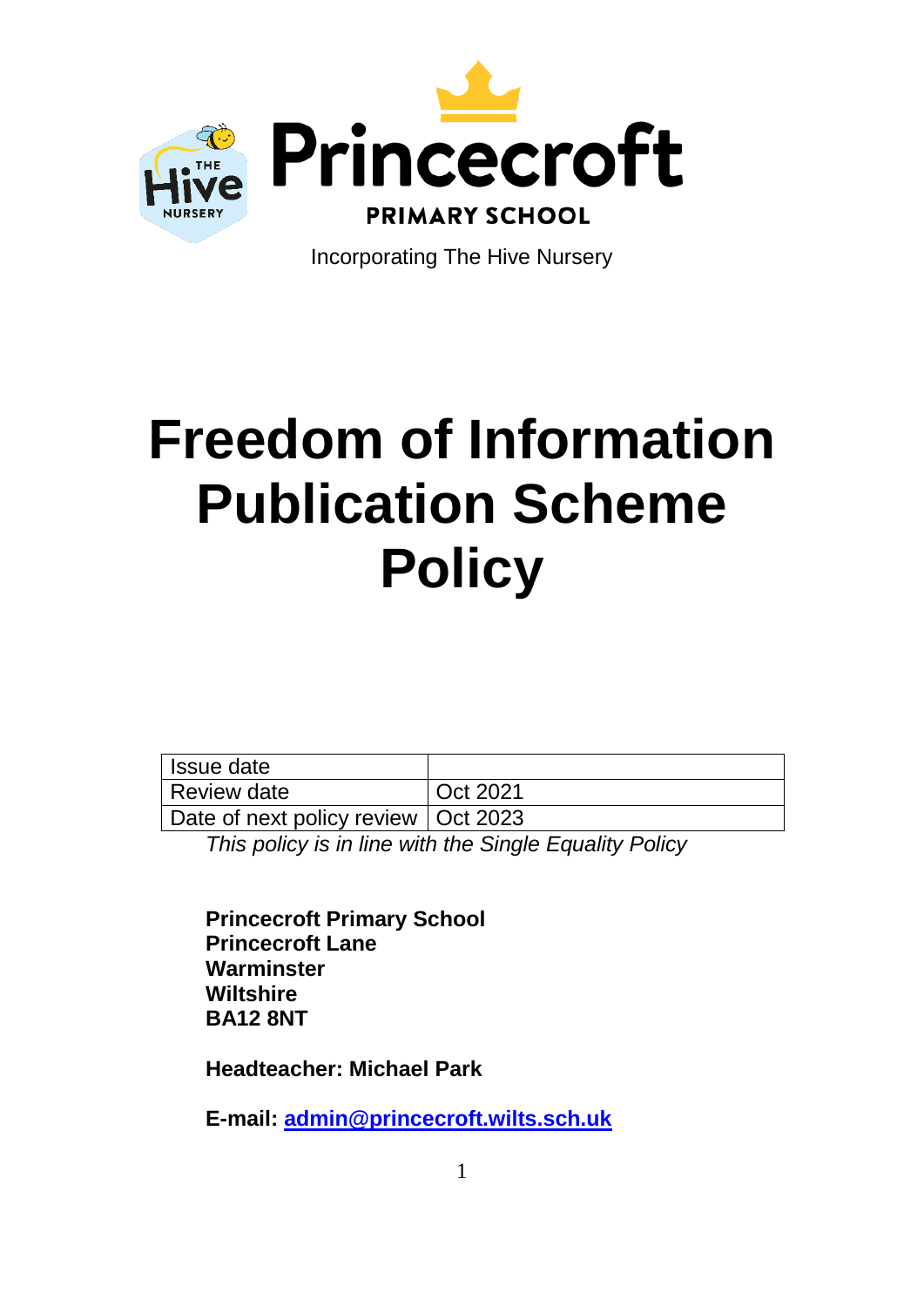# **Freedom of Information Publication Scheme**

The governing body is responsible for the maintenance of this scheme.

## **1. Introduction: What a publication scheme is and why it has been developed.**

One of the aims of the Freedom of Information Act 2000 (which is referred to as FOIA in the rest of this document) is that public authorities, including all maintained schools, should be clear and proactive about the information they will make public.

To do this we must produce a publication scheme, setting out:

- The classes of information which we publish or intend to publish;
- The manner in which the information will be published: and
- Whether the information is available free of charge or on payment.

The scheme covers information already published and information which is to be published in the future. All information in our publication scheme is either available for you on our website to download and print off or available in paper form.

Some information which we hold may not be made public, for example personal information.

This publication scheme conforms to the model scheme for schools approved by the Information Commissioner.

#### **2. Aims and Objectives**

This school aims to:

- Enable every child to fulfil their learning potential with education that meets the needs of every child.
- Help every child to develop the skills, knowledge and personal qualities needed for life and work

And this publication scheme is a means of showing how we are pursuing these aims.

## **3. Categories of information published**

The publication scheme guides you to information which we currently publish (or have recently published) or which we will publish in the future. This is split into categories of information known as "classes". These are contained in section 6 of this scheme.

The classes of information that we undertake to make available are organised into four broad topic areas:

*School web site* – information published on the school website. *Governors' Documents* – information published in governing body documents.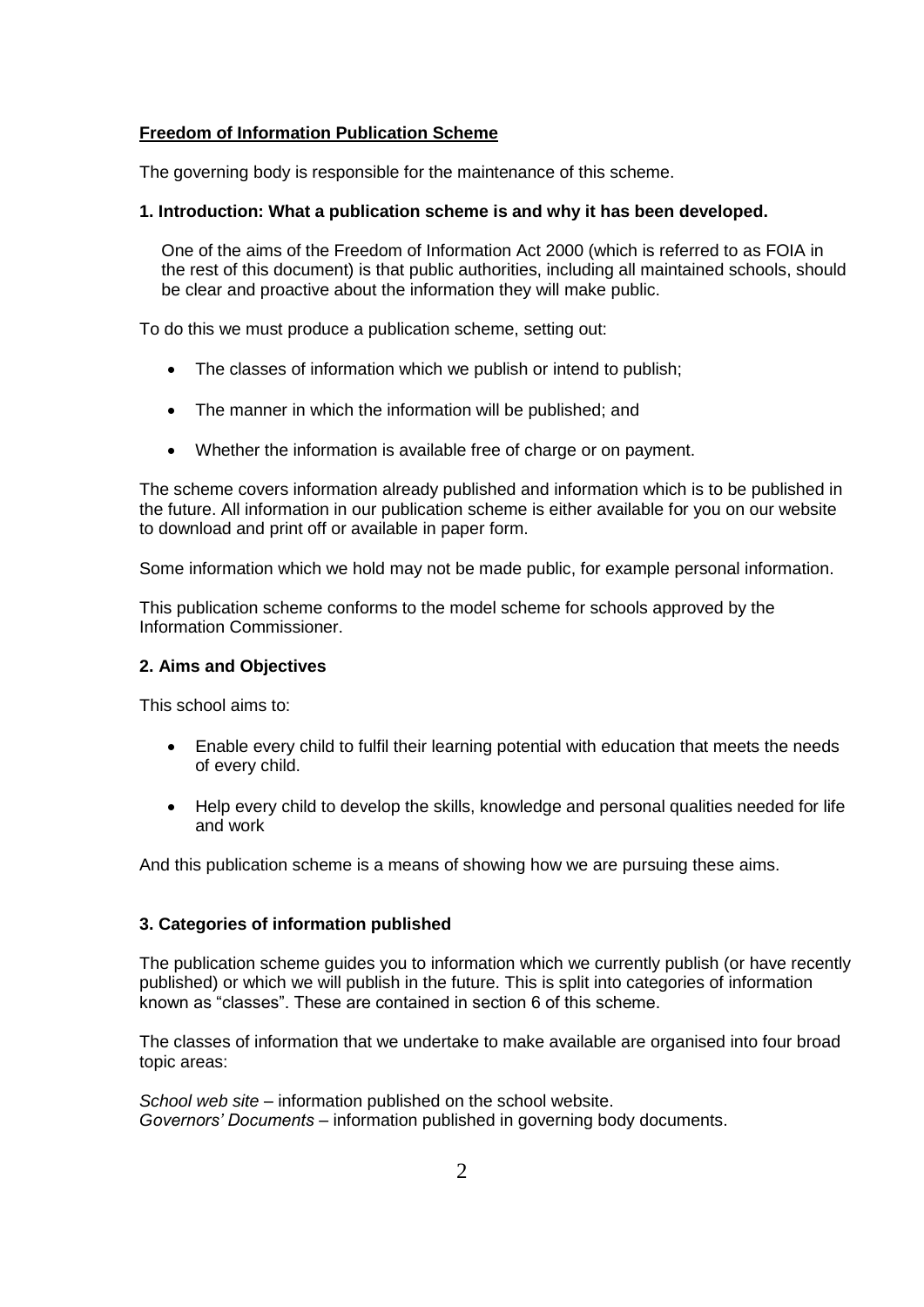*Pupils & Curriculum* – information about policies that relate to pupils and the school curriculum. *School Policies and other information related to the school* – information about policies that relate to the school in general.

## **4. How to request information**

If you require a paper version of any of the documents within the scheme, please contact the school by telephone, email, or letter. Contact details are set out below.

Contact address: Princecroft Primary School, Princecroft Lane, Warminster,Wiltshire BA12 8NT

Email: [admin@princecroft.wilts.sch.uk](mailto:admin@princecroft.wilts.sch.uk)

Website: Princecroft School

Tel: 01985 212704

To help us process your request quickly, please clearly mark any correspondence "PUBLICATION SCHEME REQUEST" (in CAPITALS please). All requests will be responded to within 20 working days of receipt (not including school holidays.

If the information you are looking for is not available via the scheme and is not on our website, you can still contact the school to ask if we have it. If you do not have internet access, you can access our web site using a library or internet cafe.

#### **5. Paying for information**

Information published on our website is free, although you may incur costs from your Internet service provider.

If your request means that a charge will be incurred (ie because we have to do a lot of photocopying or printing, or pay a large postage charge, or is for a priced item such as some printed publications or videos)we will let you know the cost before fulfilling your request.

### **6. Classes of Information Currently Published**

School Website – this section sets out information published on the school website.

| <b>Class</b>          | <b>Description</b>                                                                                                                                                                                                               |
|-----------------------|----------------------------------------------------------------------------------------------------------------------------------------------------------------------------------------------------------------------------------|
| <b>School Website</b> | From September 2012 regulations no longer require schools to publish a<br>prospectus, thus avoiding duplication of effort, and unnecessary cost.<br>Instead, schools will be required to publish key information online.         |
|                       | The name, address and telephone number of the school, and the<br>$\bullet$<br>type of school<br>The names of the head teacher and chair of governors<br>$\bullet$<br>Information on the school policy on admissions<br>$\bullet$ |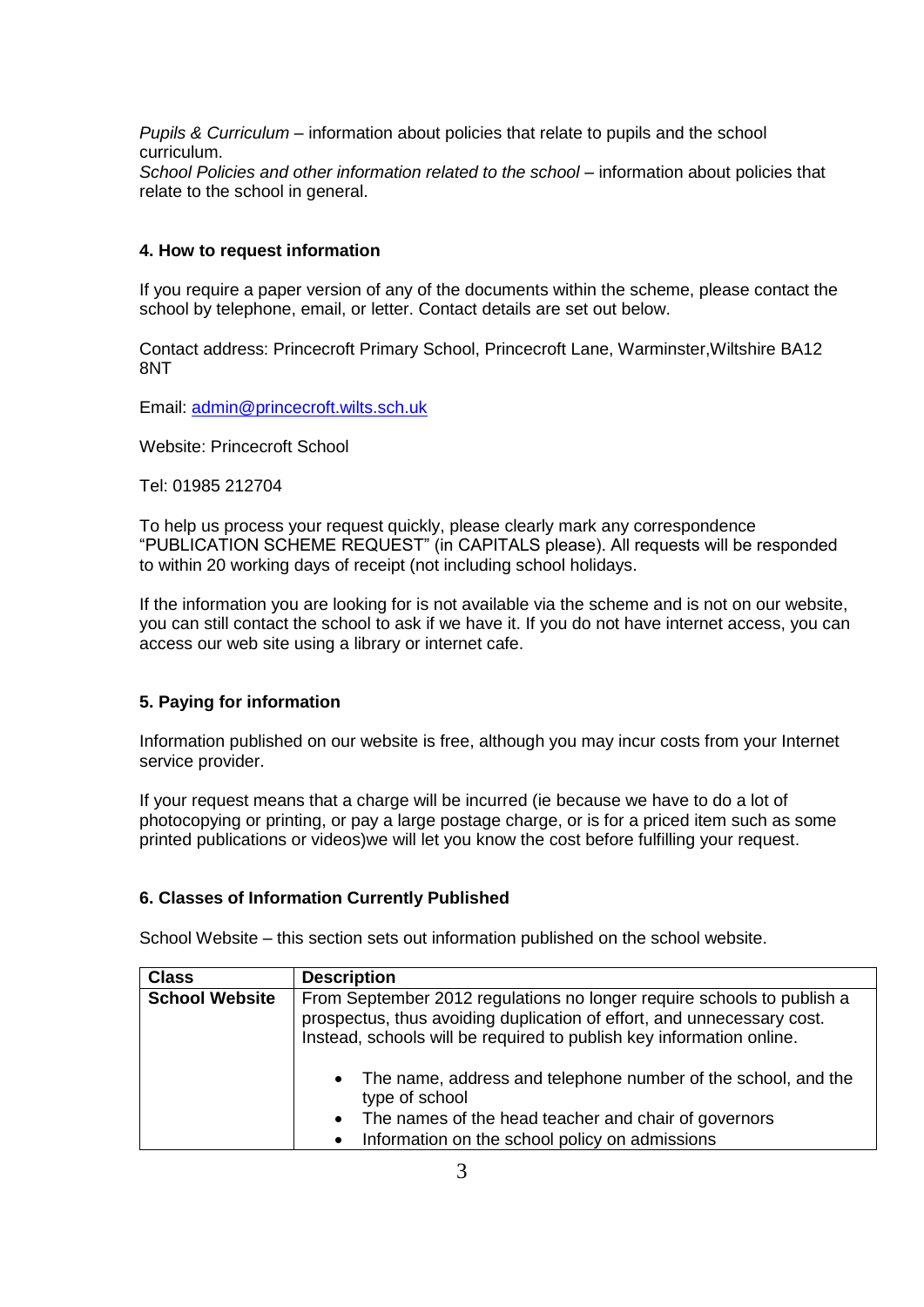| A statement of the school's ethos and values<br>Details of any affiliations with a particular religion or religious<br>$\bullet$<br>denomination, the religious education provided, parents' right to<br>withdraw their child from religious education and collective worship<br>and the alternative provision for those pupils<br>• Information about the school's policy on providing for pupils with<br>special educational needs (SEN Policy)<br>• Number of pupils on roll and rate of pupils' authorised and<br>unauthorised absences.<br>National Curriculum assessment results for appropriate Key Stages,<br>$\bullet$<br>with national summary figures<br>$\bullet$ |
|-------------------------------------------------------------------------------------------------------------------------------------------------------------------------------------------------------------------------------------------------------------------------------------------------------------------------------------------------------------------------------------------------------------------------------------------------------------------------------------------------------------------------------------------------------------------------------------------------------------------------------------------------------------------------------|
| The arrangements for visits to the school by prospective parents.                                                                                                                                                                                                                                                                                                                                                                                                                                                                                                                                                                                                             |

# **Information relating to the governing body including Governors' Annual Report.**

| <b>Class</b>                                                | <b>Description</b>                                                                                                                                                                                                                                                                                                        |
|-------------------------------------------------------------|---------------------------------------------------------------------------------------------------------------------------------------------------------------------------------------------------------------------------------------------------------------------------------------------------------------------------|
| Instrument of<br><b>Government</b>                          | The name of the school<br>$\bullet$<br>The category of the school<br>$\bullet$<br>The name of the governing body<br>The manner in which the governing body is constituted<br>$\bullet$                                                                                                                                    |
|                                                             | The term of office of each category of governor if less than four years<br>The name of any body entitled to appoint any category of governor<br>Details of any trust<br>$\bullet$<br>If the school has a religious character, a description of the ethos<br>$\bullet$<br>The date the instrument took effect<br>$\bullet$ |
| Meeting of the<br><b>Governing body</b><br>& its committees | Agreed minutes of meetings of the governing body and its committees<br>(current and last full academic school year)                                                                                                                                                                                                       |

**Pupils and Curriculum Policies** – This section gives access to information about policies that relate to pupils and the school curriculum.

| <b>Class</b> | <b>Description</b>                                                                                                                                    |
|--------------|-------------------------------------------------------------------------------------------------------------------------------------------------------|
|              | <b>Curriculum Policies</b>   From September 2012 regulations no longer require schools to have a                                                      |
|              | curriculum policy, thus avoiding duplication of effort, and unnecessary<br>cost. Instead, schools will be required to publish key information online. |

**School Policies and other information related to the school** – This section gives access to information about policies that relate to the school in general. From October 2012 the list of statutory policies was reduced to the following four categories and types of information.

| <b>Class</b>              | <b>Description</b>                             |
|---------------------------|------------------------------------------------|
| <b>Statutory policies</b> | Charging & Remission Policy:                   |
| required by               | <b>Behaviour Policy;</b>                       |
| education                 | <b>Relationships and Sex Education Policy;</b> |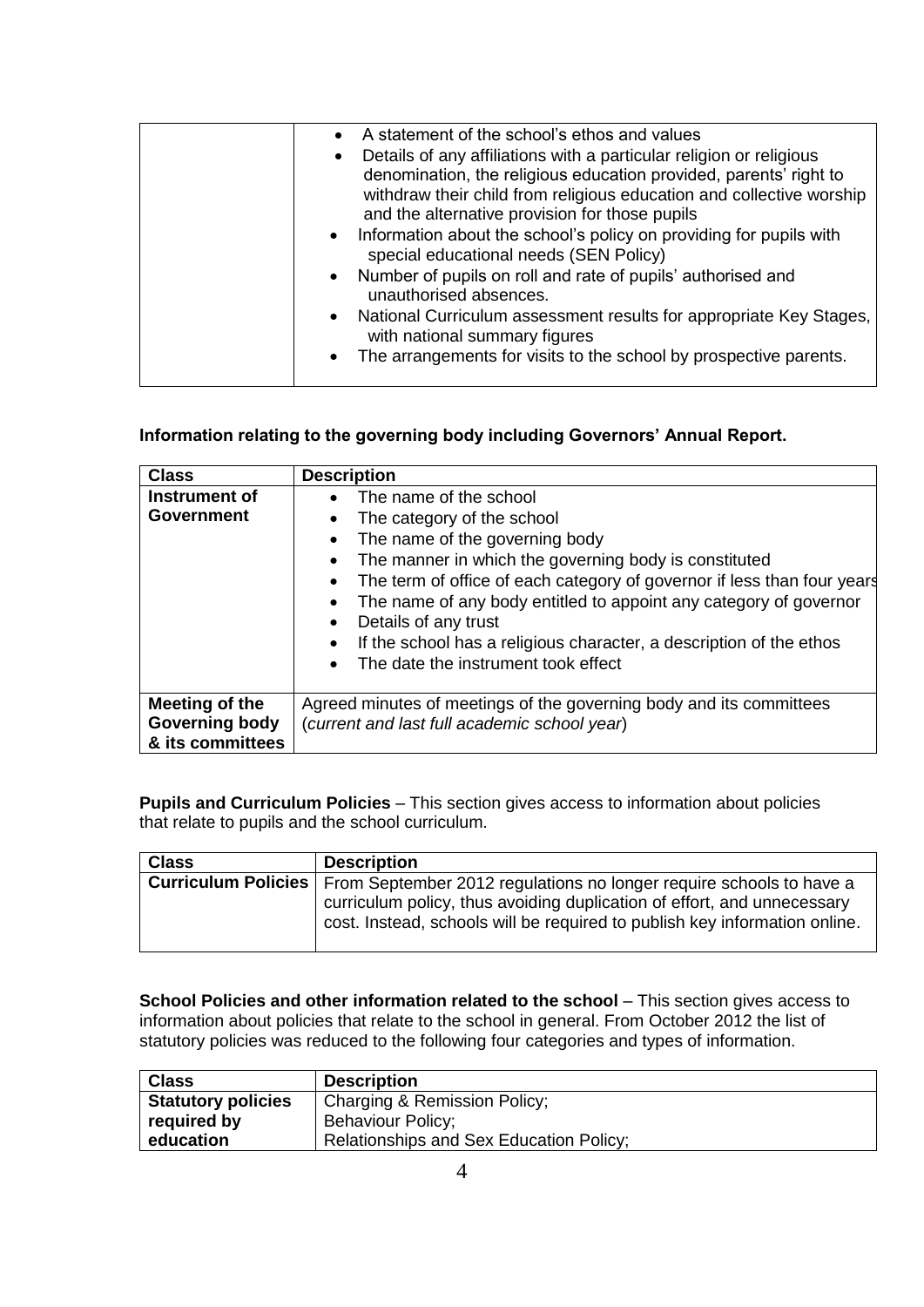| legislation<br><b>Statutory policies</b><br>required by other<br>legislation, which<br>impact particularly<br>on schools | <b>Special Educational Needs Policy;</b><br>Teachers Appraisal Policy;<br>Teachers Pay Policy.<br>Data Protection Policy;<br><b>Health and Safety Policy</b>                                                                                                                                                                                                                                                                                                                                                                                                                                                                                                                                                                                                                   |
|--------------------------------------------------------------------------------------------------------------------------|--------------------------------------------------------------------------------------------------------------------------------------------------------------------------------------------------------------------------------------------------------------------------------------------------------------------------------------------------------------------------------------------------------------------------------------------------------------------------------------------------------------------------------------------------------------------------------------------------------------------------------------------------------------------------------------------------------------------------------------------------------------------------------|
| <b>Other statutory</b><br>documents                                                                                      | Admissions arrangements;<br>Accessibility plan;<br>Written statement of behaviour principles;<br>Central record of recruitment and vetting checks;<br>Complaints procedure statement;<br>Freedom of Information publication scheme;<br>Governors' allowances (schemes for paying);<br>Instrument of government;<br>Minutes of, and papers considered at, meetings of the governing body<br>and its committees:<br>Premises management documents;<br>Equality information and objectives (public sector equality duty)<br>statement for publication;<br>School information published on a website;<br>Register of business interests of head teachers and governors; Register<br>of pupils' attendance;<br>Staff discipline, conduct and grievance (procedures for addressing); |
| <b>Documents</b><br>referenced in<br>statutory guidance                                                                  | Child protection policy and procedures;<br>Early Years Foundation Stage (EYFS);<br>Statement of procedures for dealing with allegations of abuse against<br>staff                                                                                                                                                                                                                                                                                                                                                                                                                                                                                                                                                                                                              |

### . **7. Feedback and Complaints**

We welcome any comments or suggestions you may have about the scheme. If you want to make any comments about this publication scheme or if you require further assistance or wish to make a complaint then initially this should be addressed to the School Office.

If you are not satisfied with the assistance that you get or if we have not been able to resolve your complaint and you feel that a formal complaint needs to be made then this should be addressed to the Information Commissioner's Office. This is the organisation that ensures compliance with the Freedom of Information Act 2000 and that deals with formal complaints.

They can be contacted at:

**Information Commissioner, Wycliffe House, Water Lane, Wilmslow, Cheshire, SK9 5AF** 

**or**

# **Enquiry/Information Line: 01925 545700**